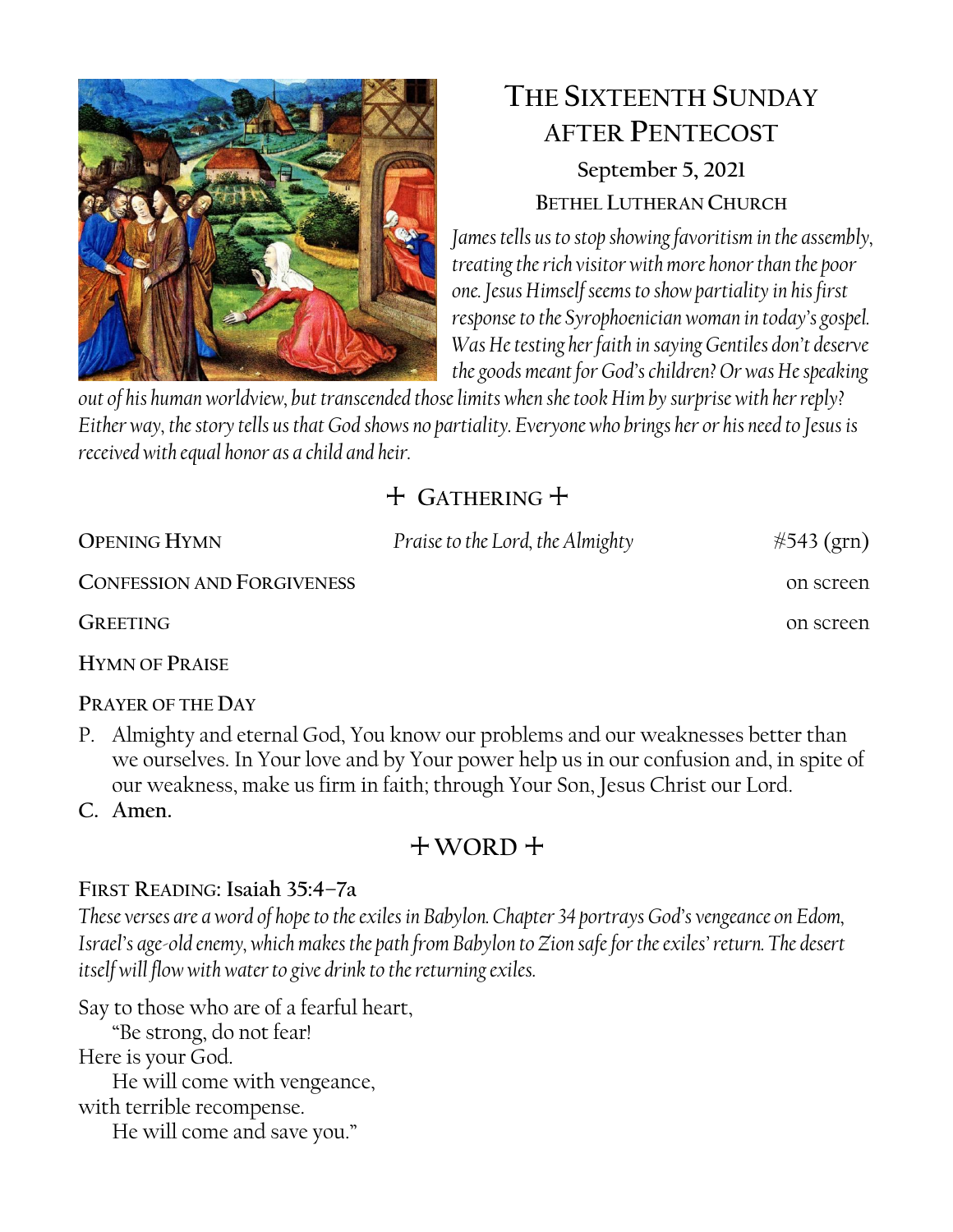<sup>5</sup>Then the eyes of the blind shall be opened, and the ears of the deaf unstopped; 6 then the lame shall leap like a deer, and the tongue of the speechless sing for joy. For waters shall break forth in the wilderness, and streams in the desert; <sup>7</sup>the burning sand shall become a pool, and the thirsty ground springs of water.

L. The Word of the Lord. **C. Thanks be to God.**

# **Psalm 146**

*I will praise the LORD as long as I live*

Hallelujah! Praise the LORD, O my soul! 2 **I will praise the LORD as long as I live; I will sing praises to my God while I have my being.**  <sup>3</sup>Put not your trust in rulers, nor in any child of earth, for there is no help in them. <sup>4</sup>**When they breathe their last, they return to earth, and in that day their thoughts perish.**  <sup>5</sup>Happy are they who have the God of Jacob for their help, whose hope is in the LORD their God; <sup>6</sup>**Who made heaven and earth, the seas, and all that is in them; Who keeps His promise forever;**  <sup>7</sup>Who gives justice to those who are oppressed, and food to those who hunger. **<sup>8</sup>The LORD sets the prisoners free; the LORD opens the eyes of the blind; the LORD lifts up those who are bowed down;** 9 the LORD loves the righteous; **t**he LORD cares for the stranger; He sustains the orphan and widow, but frustrates the way of the wicked. <sup>10</sup>**The LORD shall reign forever, your God, O Zion, throughout all generations. Hallelujah!**

**SECOND READING: James 2:1–17**

*Faithful Christians do not show partiality to the rich and powerful of the world, especially at the expense of the poor and weak. Likewise, faith does not pay mere lip-service to God's will. Instead, a living Christian faith expresses itself in acts of compassion and mercy for those in need.*

My brothers and sisters, do you with your acts of favoritism really believe in our glorious Lord Jesus Christ? <sup>2</sup>For if a person with gold rings and in fine clothes comes into your assembly, and if a poor person in dirty clothes also comes in, <sup>3</sup>and if you take notice of the one wearing the fine clothes and say, "Have a seat here, please," while to the one who is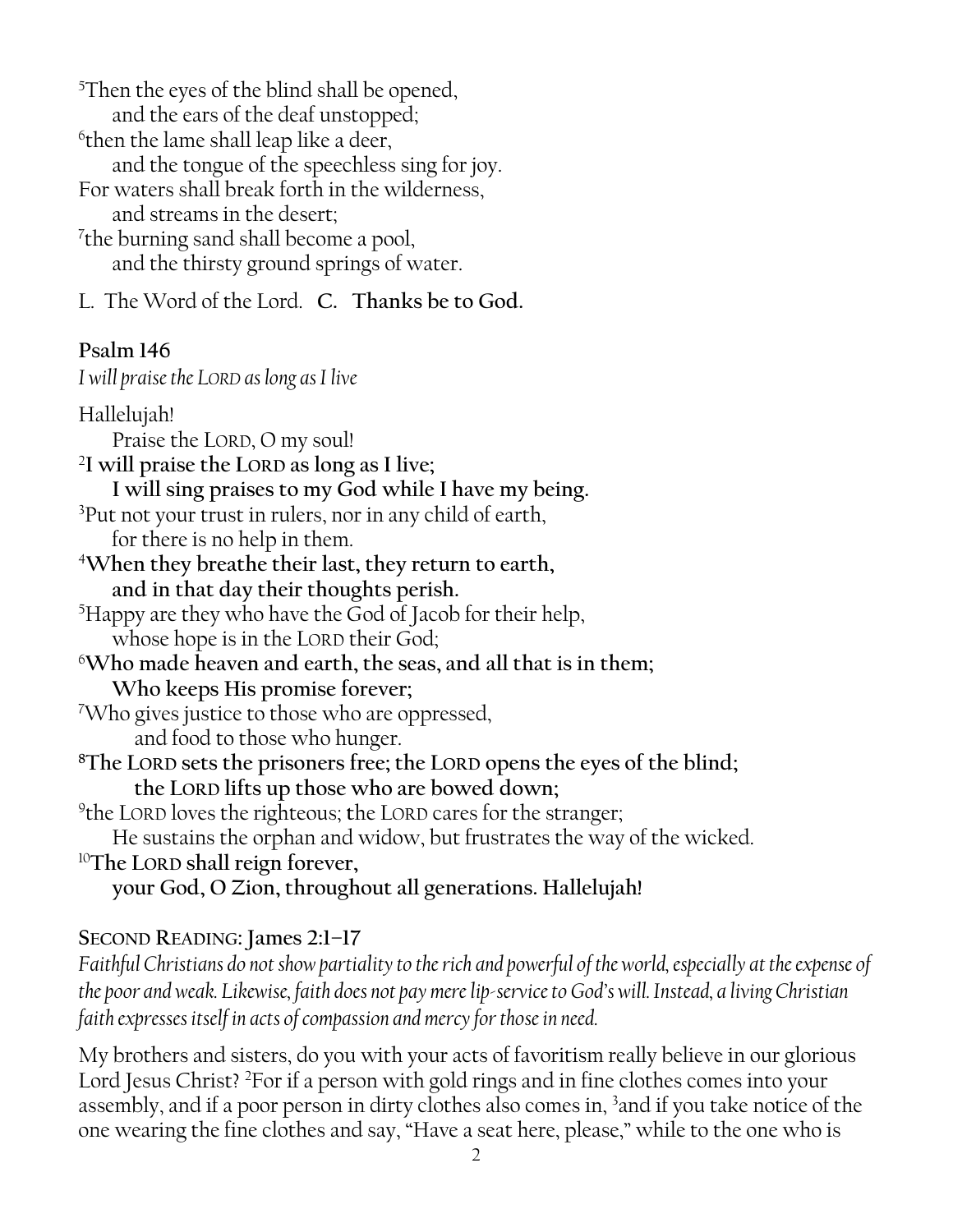poor you say, "Stand there," or, "Sit at my feet," <sup>4</sup>have you not made distinctions among yourselves, and become judges with evil thoughts? <sup>5</sup>Listen, my beloved brothers and sisters. Has not God chosen the poor in the world to be rich in faith and to be heirs of the kingdom that He has promised to those who love Him? <sup>6</sup>But you have dishonored the poor. Is it not the rich who oppress you? Is it not they who drag you into court? <sup>7</sup> Is it not they who blaspheme the excellent name that was invoked over you?

<sup>8</sup>You do well if you really fulfill the royal law according to the scripture, "You shall love your neighbor as yourself." <sup>9</sup>But if you show partiality, you commit sin and are convicted by the law as transgressors. <sup>10</sup>For whoever keeps the whole law but fails in one point has become accountable for all of it.

<sup>11</sup>For the one Who said, "You shall not commit adultery," also said, "You shall not murder." Now if you do not commit adultery but if you murder, you have become a transgressor of the law. <sup>12</sup>So speak and so act as those who are to be judged by the law of liberty. <sup>13</sup>For judgment will be without mercy to anyone who has shown no mercy; mercy triumphs over judgment.

 $14$ What good is it, my brothers and sisters, if you say you have faith but do not have works? Can faith save you? <sup>15</sup>If a brother or sister is naked and lacks daily food, <sup>16</sup>and one of you says to them, "Go in peace; keep warm and eat your fill," and yet you do not supply their bodily needs, what is the good of that? <sup>17</sup>So faith by itself, if it has no works, is dead.

L. The Word of the Lord. **C. Thanks be to God**

#### **GOSPEL ACCLAMATION** page 83

#### HOLY GOSPEL: St. **Mark 7:24–37**

*In Mark's gospel, encounters with women usually signify turning points in Jesus' ministry. Here, a conversation with a Syrophoenician woman marks the beginning of His mission to the Gentiles.*

#### **C. Glory to You, O Lord.**

[Jesus] set out and went away to the region of Tyre. He entered a house and did not want anyone to know He was there. Yet He could not escape notice, <sup>25</sup>but a woman whose little daughter had an unclean spirit immediately heard about Him, and she came and bowed down at His feet. <sup>26</sup>Now the woman was a Gentile, of Syrophoenician origin. She begged Him to cast the demon out of her daughter. <sup>27</sup>He said to her, "Let the children be fed first, for it is not fair to take the children's food and throw it to the dogs." <sup>28</sup>But she answered Him, "Sir, even the dogs under the table eat the children's crumbs." <sup>29</sup>Then He said to her, "For saying that, you may go— the demon has left your daughter." <sup>30</sup>So she went home, found the child lying on the bed, and the demon gone.

<sup>31</sup>Then He returned from the region of Tyre, and went by way of Sidon towards the Sea of Galilee, in the region of the Decapolis. <sup>32</sup>They brought to Him a deaf man who had an impediment in his speech; and they begged Him to lay His hand on him. <sup>33</sup>He took him aside in private, away from the crowd, and put His fingers into his ears, and He spat and touched his tongue. 34Then looking up to heaven, He sighed and said to him, "Ephphatha,"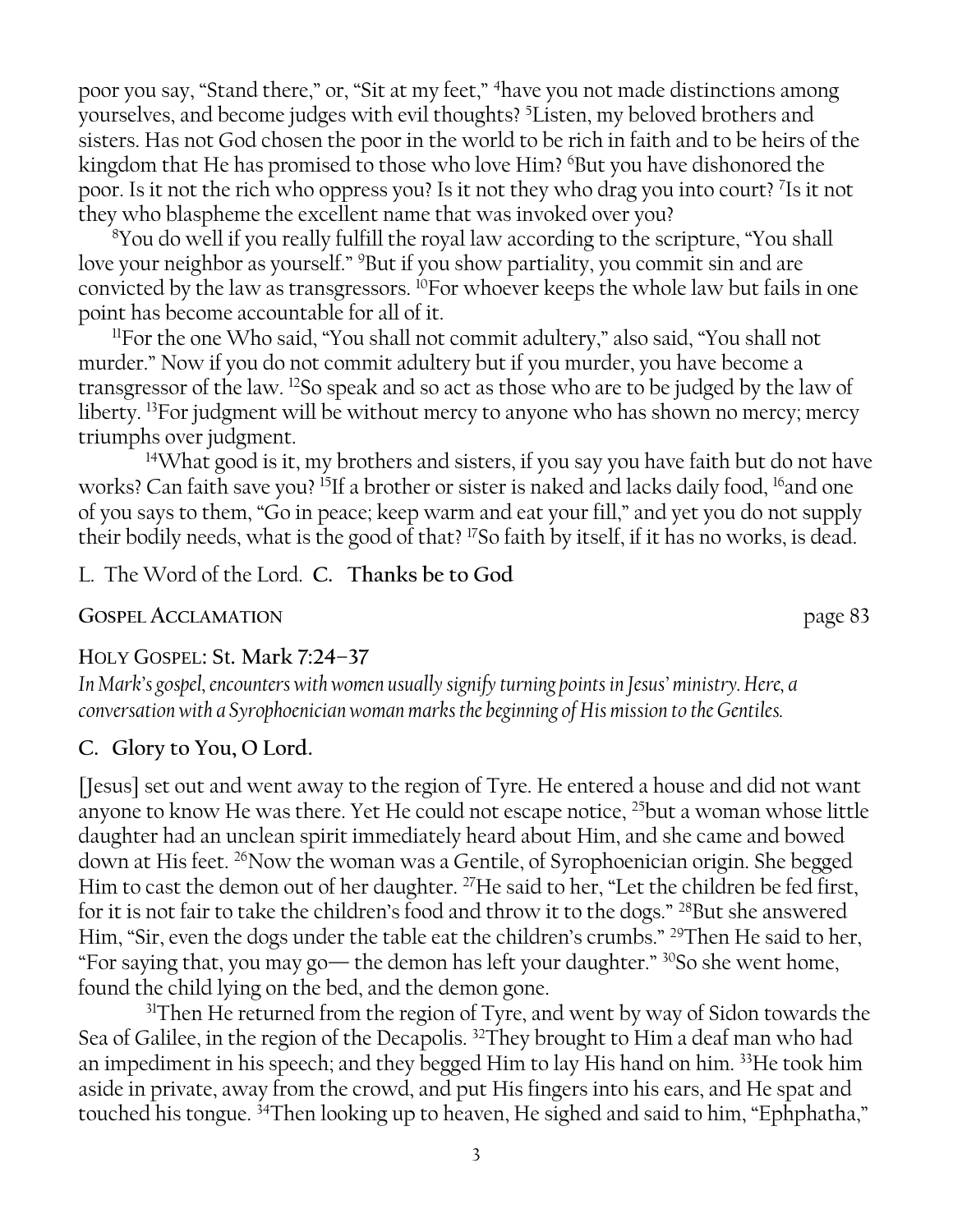that is, "Be opened." <sup>35</sup>And immediately his ears were opened, his tongue was released, and he spoke plainly. <sup>36</sup>Then Jesus ordered them to tell no one; but the more He ordered them, the more zealously they proclaimed it. <sup>37</sup>They were astounded beyond measure, saying, "He has done everything well; He even makes the deaf to hear and the mute to speak."

### P. The Gospel of the Lord. **C. Praise to You, O Christ.**

| <b>SERMON</b>                                                                                 |                                                              |               |
|-----------------------------------------------------------------------------------------------|--------------------------------------------------------------|---------------|
| <b>HYMN OF THE DAY</b>                                                                        | Word of God, Come Down on Earth                              | $\#716$ (blu) |
| THE APOSTLES' CREED                                                                           |                                                              | page 85       |
| <b>PRAYERS OF THE CHURCH</b><br>P.  Lord, in Your mercy,<br>C. hear our prayer.               |                                                              |               |
| <b>SHARING THE PEACE OF THE LORD</b>                                                          |                                                              |               |
| <b>ANNOUNCEMENTS</b>                                                                          |                                                              |               |
| OFFERING/OFFERTORY                                                                            | Let the vineyards                                            | page 86       |
| <b>OFFERTORY PRAYER</b>                                                                       |                                                              | page 87       |
|                                                                                               | $+$ MEAL $+$                                                 |               |
| THE GREAT THANKSGIVING                                                                        |                                                              | page 88       |
| <b>EUCHARISTIC PRAYER</b><br>P. Holy God, our Bread of Life  bread for the world.<br>C. Amen. |                                                              |               |
| P. In the night in  the everlasting feast.                                                    | C. Christ has died. Christ is risen. Christ will come again. |               |
| P. By Your Spirit  both now and forever.<br>C. Amen.                                          |                                                              |               |
| THE LORD'S PRAYER                                                                             |                                                              | page 91       |
| <b>DISTRIBUTION</b>                                                                           |                                                              |               |
| POST-COMMUNION BLESSING                                                                       |                                                              | page 92       |
| POST-COMMUNION SONG                                                                           | Thank the Lord                                               | page 92       |
| <b>POST COMMUNION PRAYER</b><br>P. Blessed are You to work in Jesus' name.<br>C. Amen.        |                                                              |               |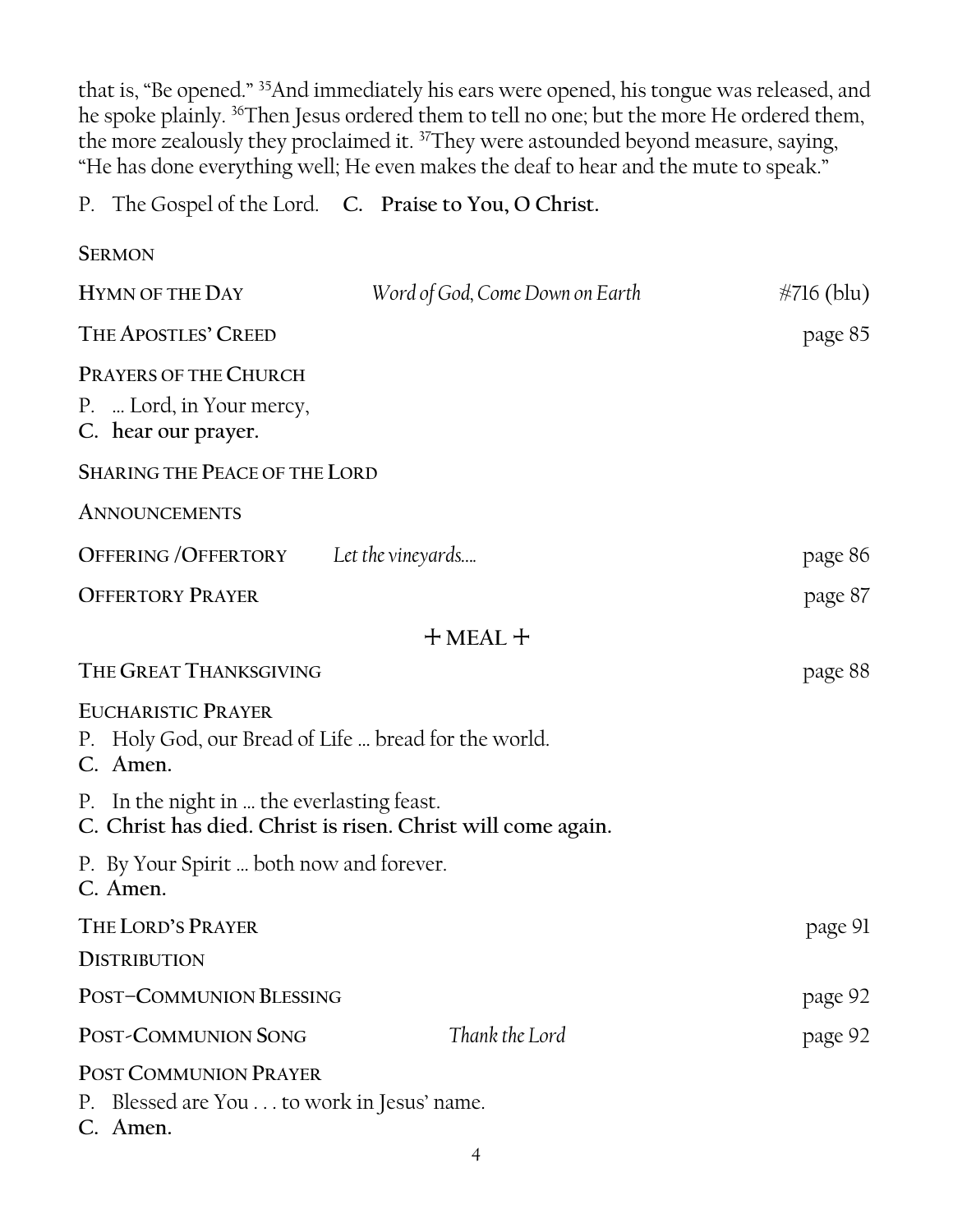# + **SENDING** +

#### **BENEDICTION**

- P. God Almighty send you light and truth to keep you all the days of your life. The hand of God protect you; the holy angel accompany you; and the blessing of Almighty God, the Father, the  $+$  Son and the Holy Spirit, be with you now and forever.
- **C. Amen**

**CLOSING HYMN** *Be Thou My Vision* #776 (blu)

#### **DISMISSAL**

- P. Go in peace to love and serve the Lord.
- **C. Thanks be to God.**

#### **THOSE WHO SERVE:**

| Ministers: All the People of God Presider: Pastor Ellen Munter |                                          |
|----------------------------------------------------------------|------------------------------------------|
| <b>Musician: Terry Dybsetter</b>                               | <b>Reader: Terry Dybsetter</b>           |
| Camera: Josh Sumption                                          | Projection: James Kamrath/Kendon Knutson |
|                                                                | Katie Munter/Sara Wollum                 |

**Sound Room:** Ken Jeremiason and Jerome Bruns

#### **How to reach us:**

Church Office: 507-296-4658 Pastor's House: 507-296-4558 Pastor's Cell: 507-828-1000(call or text) Pastor's email: pastormunter@gmail.com Bethel email: bethel@bethelofporter.com Bethel web page: [www.bethelofporter.com](http://www.bethelofporter.com/)

#### **August 29, 2021**

 General: \$752.75 (\$527.75 received through eGiving) Savings: \$180.00 for Organ.

# **Grief and Loss Support Group**

Last Tuesday of every month starting September 28<sup>th</sup>, 2021 through January 25<sup>th</sup>, 2022, 10-11:30 am at Christ Lutheran Church in Hendricks, MN.

This is a free monthly support group that gives you an opportunity to meet other people who are grieving and share experiences, gain knowledge and coping strategies.

Contact GOOD SHEPHERDHOSPICE to register. (507)275-2210, Colleen Petersen. **Additional information is on the bulletin board in the church.**